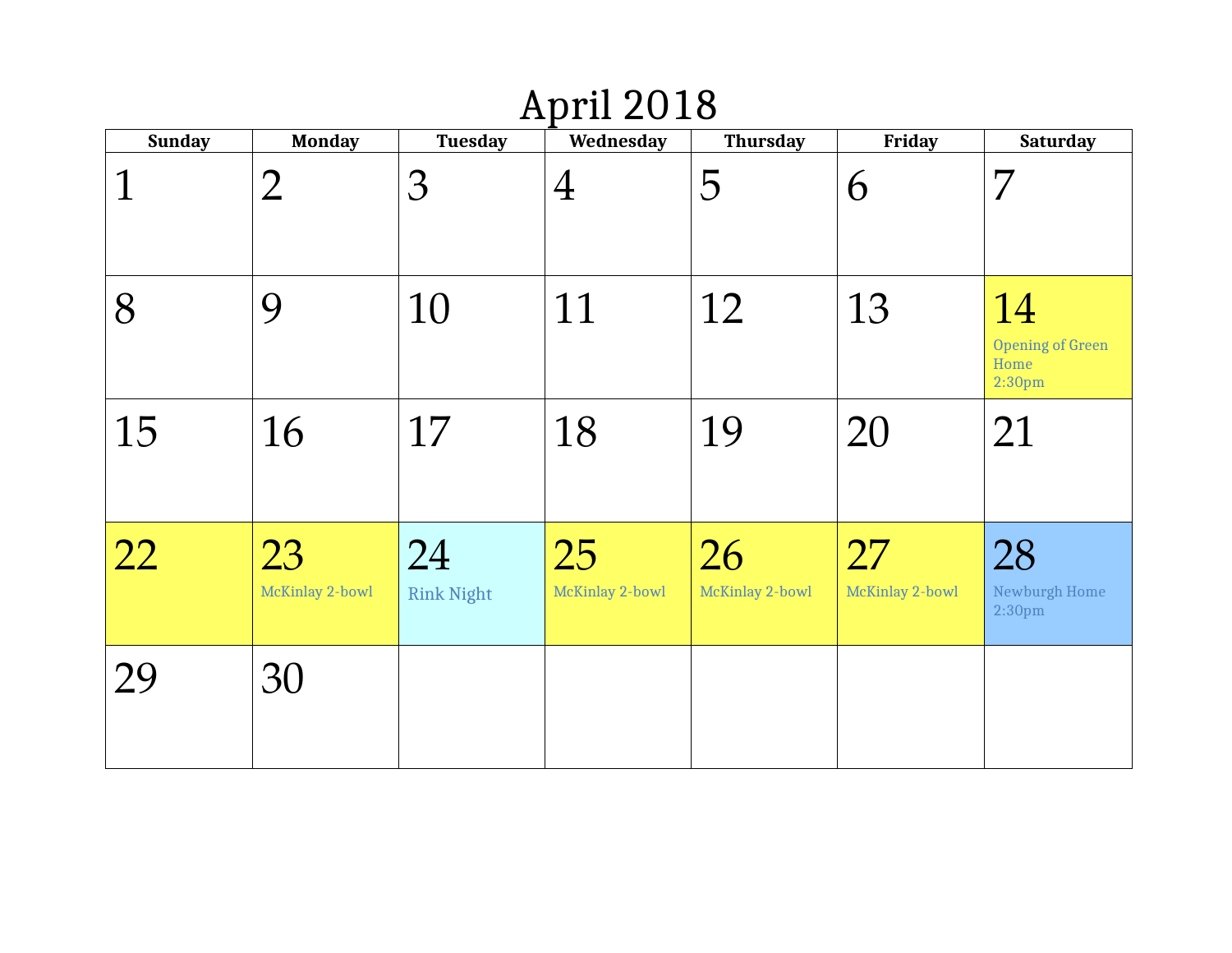#### May 2018

| <b>Sunday</b> | <b>Monday</b> | <b>Tuesday</b>                   | Wednesday                                      | <b>Thursday</b> | <b>Friday</b>  | <b>Saturday</b>                                      |
|---------------|---------------|----------------------------------|------------------------------------------------|-----------------|----------------|------------------------------------------------------|
|               |               | $\mathbf 1$<br><b>Rink Night</b> | $\overline{2}$                                 | 3               | $\overline{4}$ | 5<br>Falkirk<br>Home<br>2:30 <sub>pm</sub>           |
| 6             | 7             | 8<br><b>Rink Night</b>           | 9                                              | 10              | 11             | 12                                                   |
| 13            | 14            | 15<br><b>Rink Night</b>          | 16<br><b>NPL v Grandtully</b><br>Home 7:00pm   | 17              | 18             | 19<br><b>Bankfoot</b><br>Away<br>2.30pm              |
| 20            | 21            | 22<br><b>Rink Night</b>          | 23<br>NPL v Pitlochry<br>Home 7:00pm           | 24              | 25             | 26<br><b>Lundin Links Home</b><br>2:30 <sub>pm</sub> |
| 27            | 28            | 29<br><b>Rink Night</b>          | 30<br><b>NPL v Blair Atholl</b><br>Away 7:00pm | 31              |                |                                                      |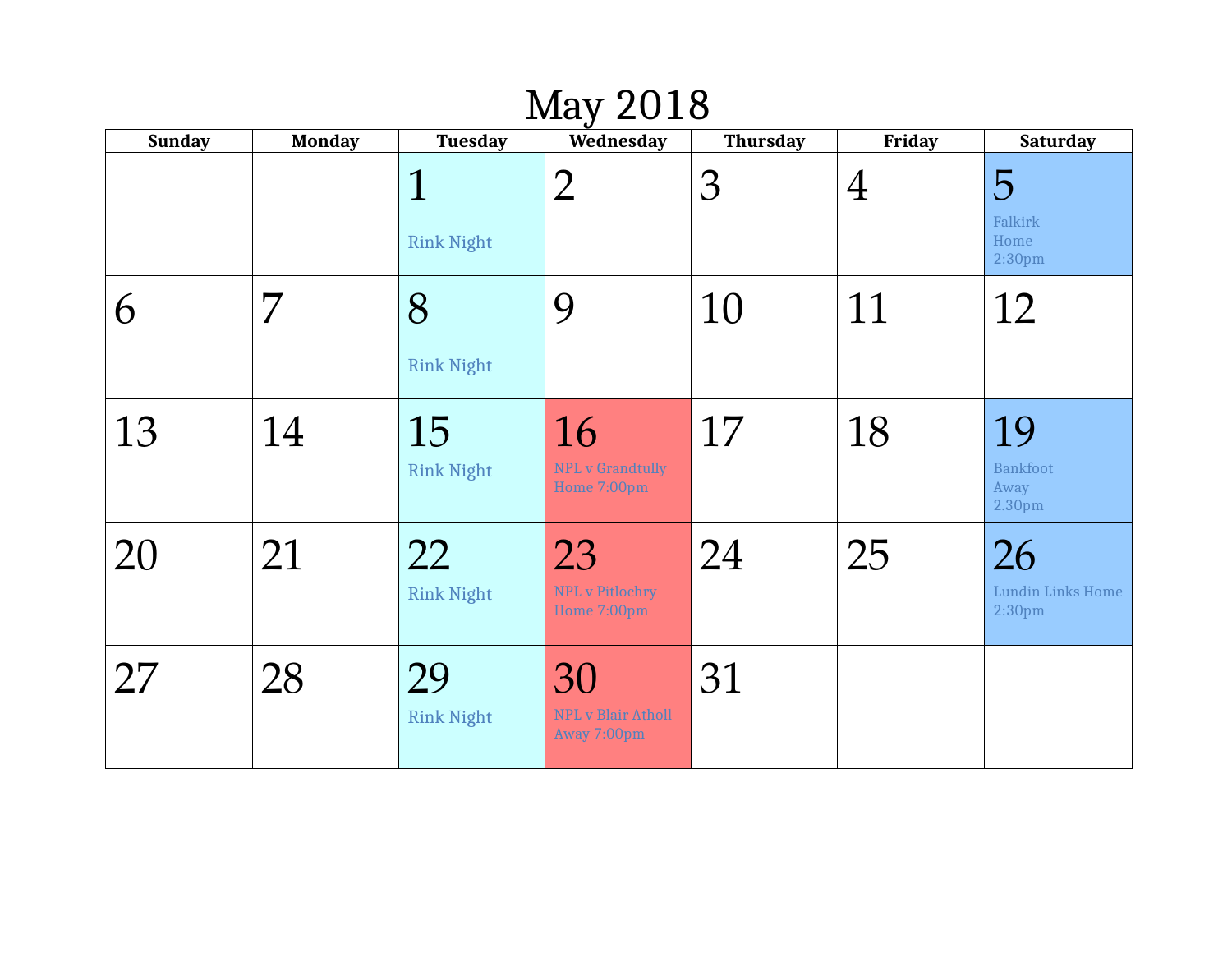## June 2018

| <b>Sunday</b>                            | <b>Monday</b>  | <b>Tuesday</b>          | Wednesday                                                | <b>Thursday</b> | <b>Friday</b>                          | <b>Saturday</b>                                         |
|------------------------------------------|----------------|-------------------------|----------------------------------------------------------|-----------------|----------------------------------------|---------------------------------------------------------|
|                                          |                |                         |                                                          |                 | $\mathbf 1$                            | $\overline{2}$<br>Rattray<br>Away<br>2:30 <sub>pm</sub> |
| 3<br><b>BS Ladies Finals</b><br>Home     | $\overline{4}$ | 5<br><b>Rink Night</b>  | 6<br><b>NPL</b> v Spittalfield<br>Away 7:00pm            | 7               | 8                                      | 9                                                       |
| 10<br><b>Open Triples Home</b><br>9.30am | 11             | 12<br><b>Rink Night</b> | 13<br><b>NPL v Dunkeld</b><br>Home<br>7:00 <sub>pm</sub> | 14              | 15                                     | 16<br>Try Bowls Day<br>Home 2:00pm                      |
| 17<br><b>Leszke Trophy</b><br>Home       | 18             | 19<br><b>Rink Night</b> | 20<br><b>NPL v Grandtully</b><br>Away 7:00pm             | 21              | 22<br><b>Campbell Trophy</b><br>6:45pm | 23<br><b>County Match</b><br>Home 2.00pm                |
| 24                                       | 25             | 26<br><b>Rink Night</b> | 27<br><b>NPL v Pitlochry</b><br>Away 7:00pm              | 28              | 29                                     | 30<br><b>Greenscape Pairs</b><br>Home 10.30am           |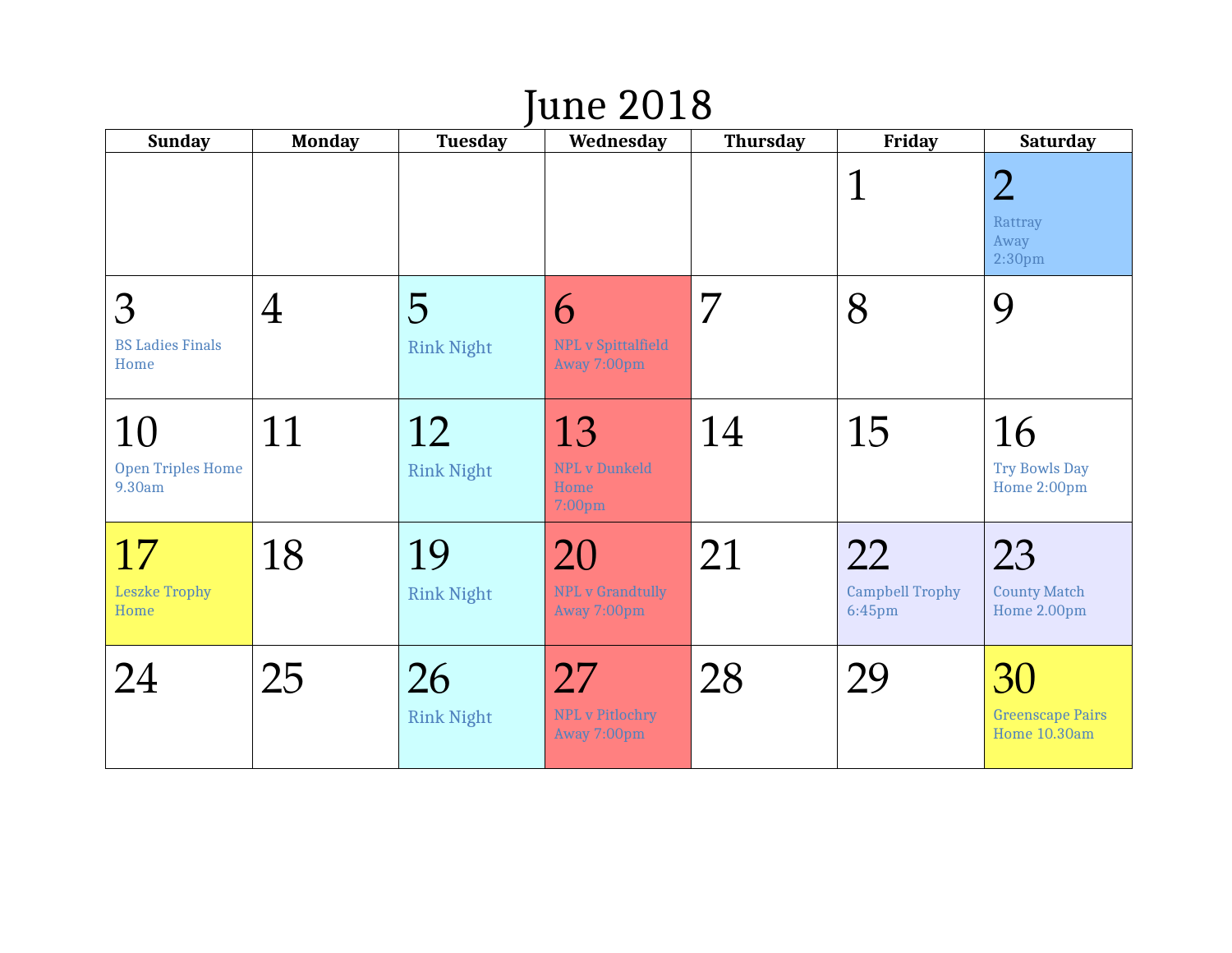| <b>July 2018</b>                                     |                             |                                     |                                                            |                                                 |                                                         |                                                    |  |  |
|------------------------------------------------------|-----------------------------|-------------------------------------|------------------------------------------------------------|-------------------------------------------------|---------------------------------------------------------|----------------------------------------------------|--|--|
| <b>Sunday</b>                                        | <b>Monday</b>               | <b>Tuesday</b>                      | Wednesday                                                  | <b>Thursday</b>                                 | <b>Friday</b>                                           | <b>Saturday</b>                                    |  |  |
| <b>Greenscape Pairs</b><br>Home 10.30am              | $\overline{2}$              | 3                                   | $\overline{4}$<br><b>NPL v Blair Atholl</b><br>Home 7:00pm | 5                                               | 6                                                       | 7<br><b>Australian Pairs</b><br>Home<br>10:00am    |  |  |
| 8                                                    | 9                           | 10<br><b>Rink Night</b>             | 11<br><b>NPL</b> v Spittalfield<br>Home 7:00pm             | 12<br><b>PBA Semis</b><br><b>Perth West End</b> | 13<br><b>PBA Semis</b><br><b>Stanley</b>                | 14<br><b>Caravanners v Club</b><br><b>Home TBA</b> |  |  |
| 15<br><b>Burrelton</b><br>Home<br>2:30 <sub>pm</sub> | 16<br><b>Club Pairs</b>     | 17<br><b>Rink Night</b>             | 18<br><b>NPL v Dunkeld</b><br>Away 7:00pm                  | 19<br><b>Club Pairs</b>                         | 20<br><b>PBA Finals</b><br>Dunning<br><b>Club Pairs</b> | 21<br>Ladies' Day<br>Home                          |  |  |
| 22                                                   | 23<br><b>Ayr Week</b>       | 24<br><b>Rink Night</b><br>Ayr Week | 25<br><b>Ayr Week</b>                                      | 26<br><b>Ayr Week</b>                           | 27<br><b>Ayr Week</b>                                   | 28<br><b>Ayr Week</b>                              |  |  |
| 29                                                   | 30<br><b>Barnett Trophy</b> | 31<br><b>Rink Night</b>             |                                                            |                                                 |                                                         |                                                    |  |  |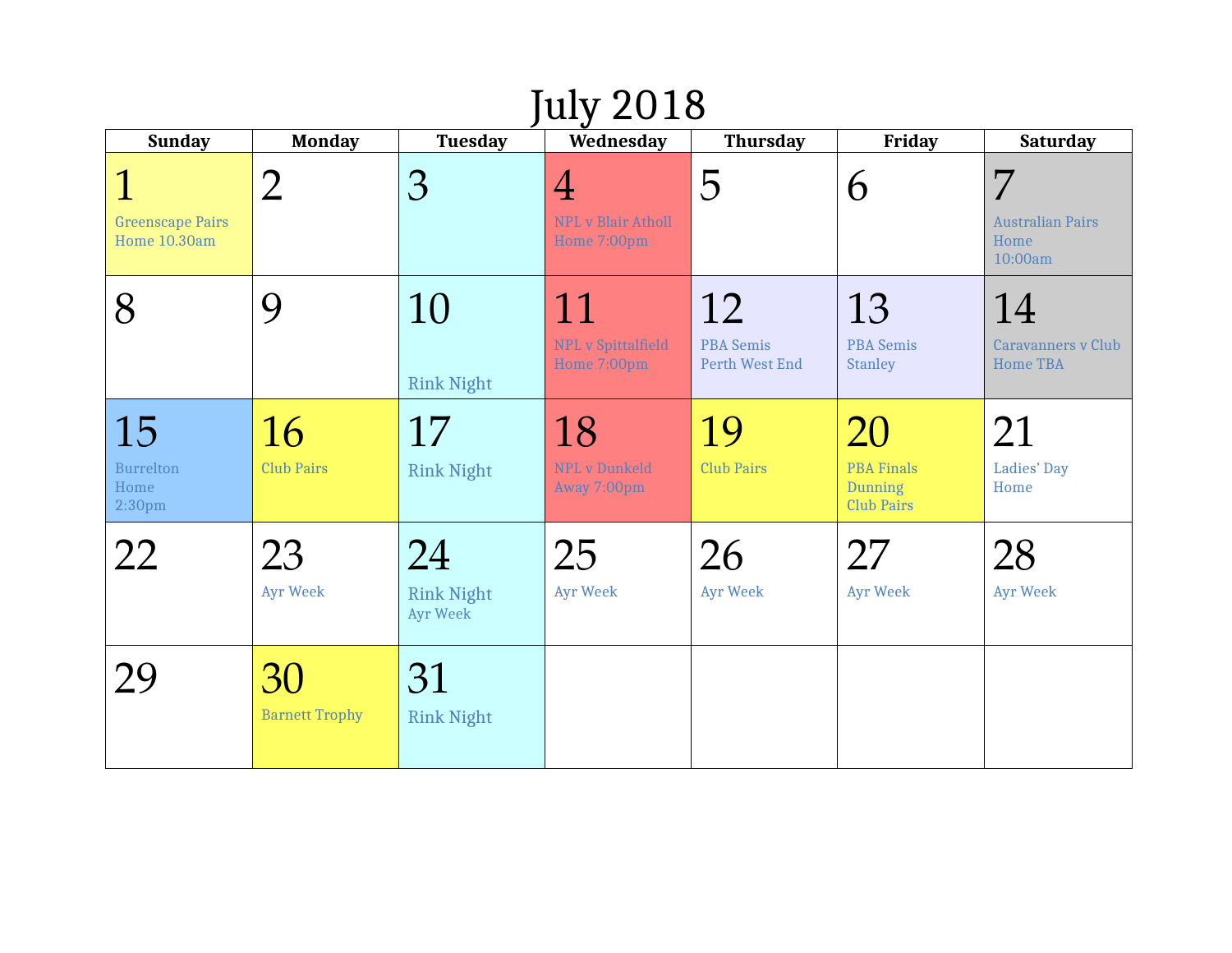## August 2018

| <b>Sunday</b>                                                  | <b>Monday</b>            | <b>Tuesday</b>                                | Wednesday                                                               | <b>Thursday</b>                             | <b>Friday</b>              | <b>Saturday</b>                                              |
|----------------------------------------------------------------|--------------------------|-----------------------------------------------|-------------------------------------------------------------------------|---------------------------------------------|----------------------------|--------------------------------------------------------------|
|                                                                |                          |                                               | $\mathbf 1$<br><b>NPL SNR v</b><br><b>Dunkeld</b><br>2:00 <sub>pm</sub> | $\overline{2}$<br><b>Barnett Trophy</b>     | 3<br><b>Barnett Trophy</b> | $\overline{4}$                                               |
| $\overline{5}$<br>Blairgowrie 150 <sup>th</sup><br>Away 2:00pm | 6                        | 7<br><b>Rink Night</b>                        | 8<br>NPL SNR v<br>Spittalfd<br>2:00 <sub>pm</sub>                       | 9<br><b>SALSC Tournament</b><br>Home 9.30am | 10                         | 11<br><b>NPBA Cent Triples</b><br>Spittalfield<br>$10.00$ am |
| 12                                                             | 13                       | 14<br><b>Rink Night</b>                       | 15<br>NPL SNR v<br>Grandtully<br>2:00 <sub>pm</sub>                     | 16                                          | 17                         | 18<br><b>Caledonian Trophy</b><br>Home                       |
| 19<br><b>Newport Away</b><br>2:30 <sub>pm</sub>                | 20                       | 21<br><b>Rink Night</b>                       | 22<br><b>NPL SNR v Blair</b><br>Atholl<br>2:00 <sub>pm</sub>            | 23                                          | 24                         | 25                                                           |
| 26<br><b>Stewart Triples</b>                                   | 27<br><b>Finals Week</b> | 28<br><b>Rink Night</b><br><b>Finals Week</b> | 29<br><b>Finals Week</b><br><b>NPL SNR v</b><br>Pitlochry 2.00          | 30<br><b>Finals Week</b>                    | 31<br><b>Finals Week</b>   |                                                              |